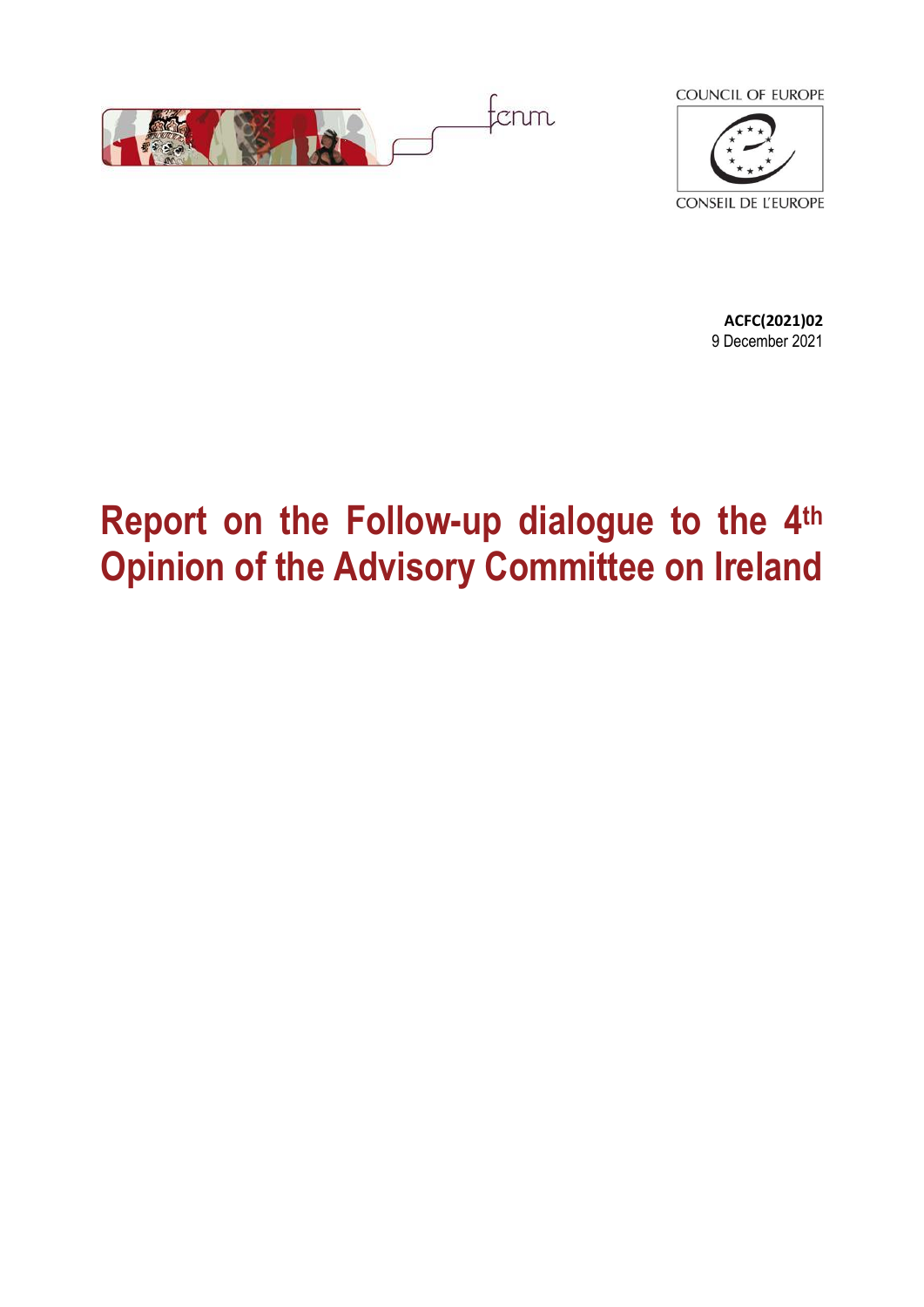## **Participants and programme**

The conference was organised in an online format. Participants included representatives of the Irish authorities from several departments such as the Department of Children, Equality, Disability, Integration & Youth (DCEDIY) or other departments dealing with health, accommodation, education, and justice. Civil Society representatives from Traveller organisations in Ireland were also invited (Pavee Point Traveller and Roma Centre, ITM, NTWF, Minceirs Whiden). The Advisory Committee was represented by Marie B. Hagsgård, President of the Advisory Committee on the Framework Convention for the Protection of National Minorities (ACFC) and Martin Collins, member of the ACFC in respect of Ireland.

The programme is appended to this report. More information is available on <https://www.coe.int/en/web/minorities/follow-up-dialogue>

## **Objective**

The follow-up dialogue took place three years after the publication of the 4<sup>th</sup> Opinion of the Advisory Committee and two years after the adoption of the Resolution of the Committee of Minister [CM/ResCMN\(2019\)14.](https://search.coe.int/cm/pages/result_details.aspx?objectid=0900001680984219)

The objective of the event was to invite the authorities to present the latest developments on the implementation of the recommendations for immediate action and recommendations for further action adopted by the Committee of Ministers and to enable a discussion with Traveller representatives, offering their perspectives on dealing with these issues on the "ground". The President of the ACFC introduced the recommendations and facilitated the exchange of views. For this Follow-up dialogue, two specific recommendations were discussed, the first focusing on the implementation of the National Travellers and Roma Inclusion Strategy in the fields of health, accommodation and education, and the second dealing with access to justice and anti-discrimination legislation on cases related to "places of entertainment".

### **Main developments**

- Following an introduction by Marie Hagsgård and Martin Collins on the principles, monitoring process of the Framework Convention and the Recommendations from the 4<sup>th</sup> Opinion of the ACFC on Ireland, the Department of Children, Equality, Disability, Integration & Youth acknowledged the need to improve the implementation of the current National Traveller and Roma Inclusion Strategy (NTRIS). They presented the consultative process in place for designing the next NTRIS and underlined their work on a National Action Plan against Racism and on a review of the Equality legislation.
- On health-related issues, the Department of Health mentioned the importance of the Healthy Communities Programmes, the Traveller Health Units and the local Primary Health Care for Traveller Projects to develop a response to the Covid-19 pandemic in partnership with Travellers. Aware of the higher vulnerabilities of Travellers in this sector, targeted measures to the Covid-19 response on Preventing, Responding and Monitoring were put in place. Traveller representatives highlighted the good cooperation they had with Health Service Executive (HSE) during the crisis and despite facing many difficulties – lack of funding, increased workloads, workloads, and existing health inequalities that they report have been exacerbated due to the pandemic. They also cited the lack of engagement from the Department of Health and an urgent need for the publication and implementation of the National Traveller Health Action Plan, as per the commitment made in the Programme for Government, which has been delayed since 2018. Traveller representatives also highlighted the lack of investment in Traveller health since 2008 and the need for equality data and implementation of ethnic equality monitoring to provide disaggregated data on Travellers and Roma which is required for evidence-based policy and service provision.
- The Department of Housing Planning and Local Government indicated that they have adopted a new Housing Strategy in September 2021 and that they are currently reviewing the Traveller Accommodation Act with the involvement of a Traveller Accommodation Consultative Committee. The Traveller organisations welcomed the recent report "Monitoring Adequate Housing in Ireland" acknowledging "significant disadvantaged"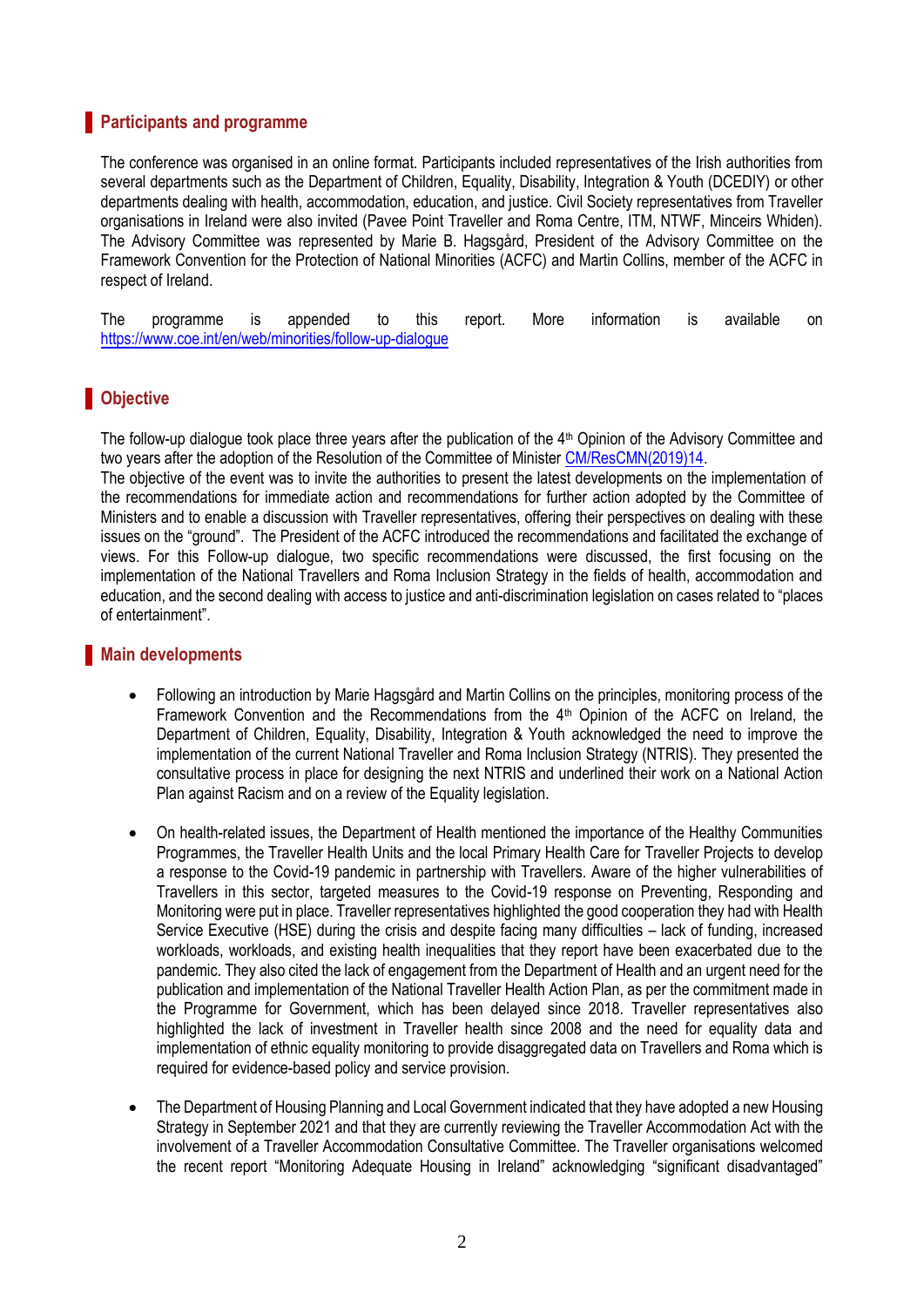experienced by Travellers; whilst highlighting the poor living conditions in halting sites – some without basic sanitation, electricity- and the need for culturally appropriate accommodation. They called on the authorities to implement the recommendations of the Expert Group, to repeal the Trespass Act, which criminalises their nomadic way of life, to ensure that funds allocated for Traveller accommodation is spent by Local Authorities.

- The Department of Education and the Department for Further and Higher Education, Research, Innovation and Science presented the materials (guides) and measures (extra-teaching and funds) they developed to provide support for children at risk of education inequality, among which Traveller children are particularly represented. They underlined new programmes for adult literacy and resources available, as well as the cooperation with Pavee Point and NTWF on an Education Forum to identify impact of Covid-19 on the Traveller Community. Traveller representatives welcomed the resources made available to them but pinpointed the legacy of segregated education for Travellers which reflects today in poor educational attainments. They emphasised the need for a Traveller Education Strategy, as per the commitment made in the Programme for Government, with ambitious targets (life-long learning) and a monitoring process, as well as the inclusion, in national school curriculum, textbooks and teacher training, of Traveller history and culture<sup>1</sup> .
- Lastly, a representative from the Department of Justice provided information on recent legislative development on anti-discrimination (review of the Equality legislation), on harassment and harmful communication, the forthcoming code on aggravated offense in hate-crime legislation and on the new justice strategy in relation to domestic, sexual and gender-based violence. Additionality, positive action for diversity in the Garda (National police) and training programmes on cultural awareness were mentioned. Traveller representatives recalled the difficulty to access justice in cases of discrimination for their communities, notably regarding the trespass legislation and access to licensed premises and emphasised the needs for measures to increase diversity in the Garda, penitentiary institutions and rehabilitation services.

# **Conclusions**

- Marie B. Hagsgård, President of the ACFC, acknowledged the work done by the Irish authorities regarding the 4th Cycle Recommendations, particularly, in close consultation with representatives of Travellers. She highlighted the possibility to improve data collection through the adoption of an ethnic identifier, and the ways forward for the inclusion of Travellers history and culture in teaching materials and school curricula.
- Maria Joyce, representative of the National Traveller Women's Forum (NTWF), welcomed the recent positive developments but called for a strong policy framework in the fields of accommodation, education and health, to remedy the delays in the publication of the Traveller Health Action Plan and the monitoring of the different strategies put in place by the authorities. She recalled the importance of partnership and effective participation, and of adopting an intersectional approach.
- Martin Collins, ACFC expert in respect of Ireland, thanked the authorities for the possibility to hold a followup dialogue and acknowledged the will to go forward in implementing human rights in Ireland, and to do so by nominating Travellers as experts in International Human Rights Monitoring Mechanisms.
- Janet Lacey, from the Department of Children, Equality, Disability, Integration & Youth, acknowledged the work to be done and the progress made, notably in terms of culture, recognition and visibility of Travellers in Ireland, the need to put greater focus on implementation and thanked the participants.

 $\overline{a}$ <sup>1</sup> A practice also developed in Spain – see 5<sup>th</sup> ACFC Opinion on Spain, 2020, para 170-171.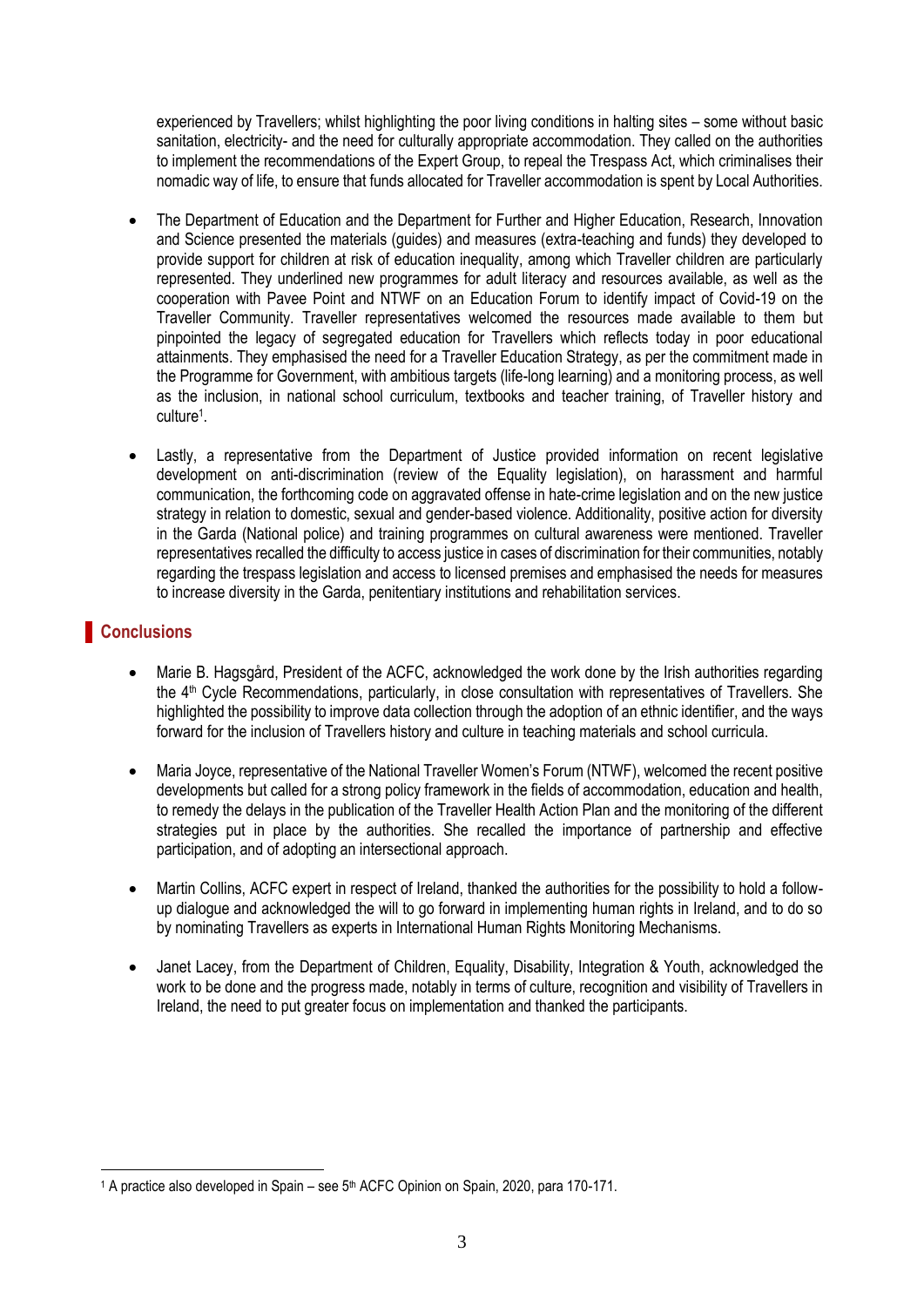## **Appendix – Follow-up dialogue meeting programme**

#### **Follow-up meeting to the 4th opinion by the Advisory Committee on Ireland**

#### **7 December 2021, 9.00-12.30, (Irish Time) Online**

#### **Agenda**

#### **Welcome address –** *2 minutes*

• Carol Baxter Assistant Secretary Department of Children, Equality, Disability, Integration & Youth (DCEDIY)

#### **Opening remarks –** *15 minutes*

- Marie Hagsgård, Chair of the ACFC, member in respect of Sweden
- Martin Collins, member in respect to Ireland
- Meyeti Payet, secretariat member to the ACFC

#### **Session I – Implementation of the National Traveller and Roma Inclusion Strategy (NTRIS) –** *1h30 minutes*

#### **Themes based on the recommendations of the Committee of Ministers of the Council of Europe:**

#### **Development of the new Ireland National Traveller and Roma Integration Strategy– 2021-2030**

- Updates on the review of NTRIS and next steps. Carol Baxter (5 min)
- Address by Anastasia Crickley former member of FCNM for Ireland and former member of CERD (3 mins**)**
- Access to health care, development of a National Traveller Health Action Plan
- Access to accommodation, Implementation of the Traveller Accommodation Programme
- Development of a National Traveller Education Strategy, curricula and teaching materials providing knowledge on Travellers

#### Moderator*:* Marie Hagsgård, Chair of the ACFC, member in respect of Sweden

#### **1 st Panel – Health-related issues –** *30 minutes*

- Joint Presentation by Jim Walsh, Department of Health and Joe Doyle, Health Service Executive Irish authorities' representatives
- Joint Presentation by Mary Brigid McCann and Lynsey Kavanagh Pavee Point Traveller and Roma Centre -Traveller representatives

#### **2 nd Panel – Accommodation issues –** *30 minutes*

- Presentation by Patrick O'Sullivan, Department of Housing Planning & Local Government Irish authorities' representative
- Presentation by Bernard Joyce, Irish Traveller Movement (ITM) Traveller representative